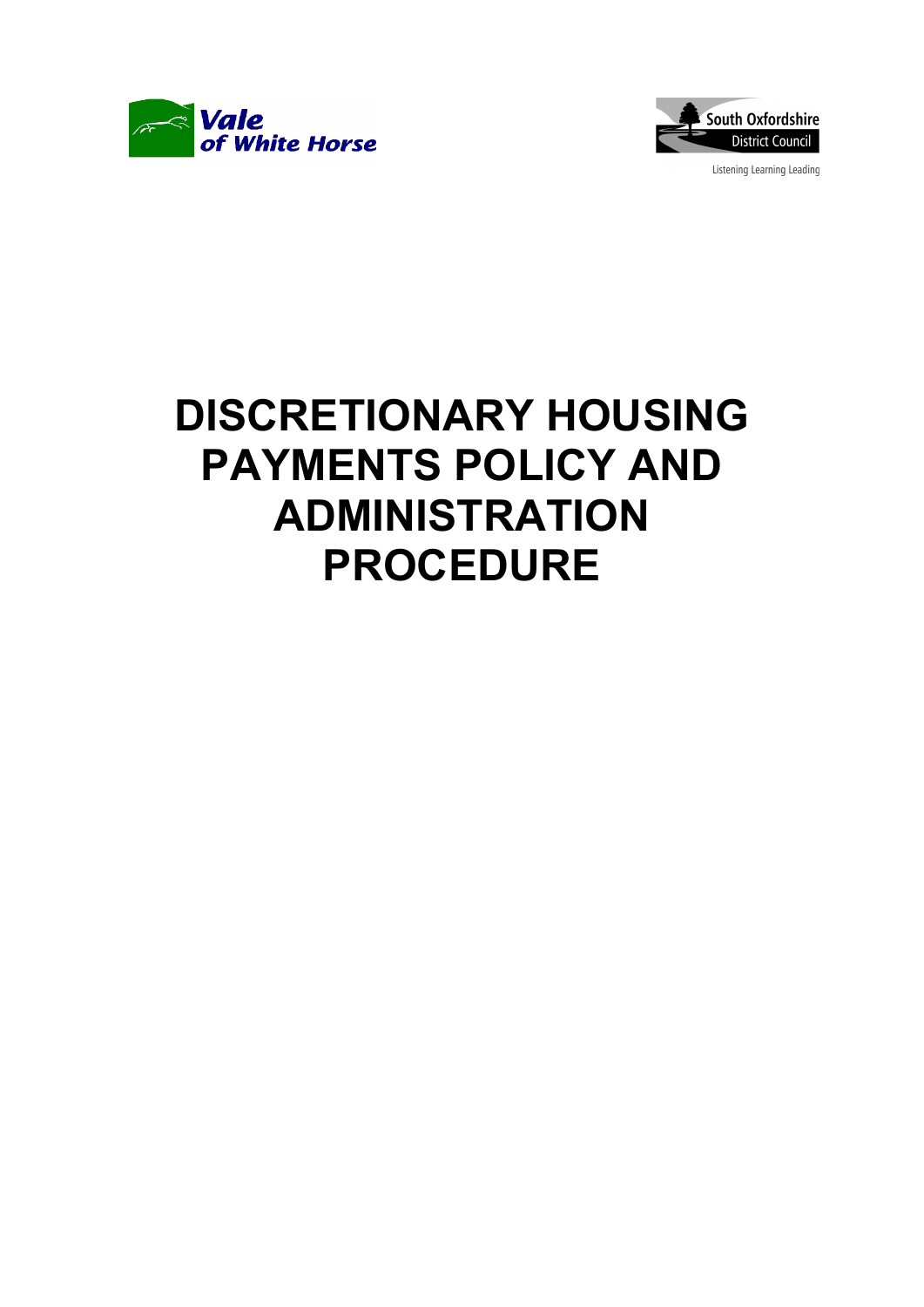## INTRODUCTION

The purpose of this procedure is to provide the general policy intention in the way South Oxfordshire District Council and Vale of White Horse District Council wishes to use Discretionary Housing Payments and detailed information and practices to process applications for Discretionary Housing Payments in accordance with The Discretionary Financial Assistance Regulations 2001 (S.I. 2001/1167).

## DEFINITIONS

| <b>HB</b>  | $\overline{\phantom{0}}$ | <b>Housing Benefit</b>                |
|------------|--------------------------|---------------------------------------|
| UC.        | $\overline{\phantom{0}}$ | <b>Universal Credit</b>               |
| <b>DHP</b> |                          | <b>Discretionary Housing Payments</b> |

#### **BACKGROUND**

Since 2 July 2001 local authorities are no longer be able to award exceptional circumstance or exceptional hardship payments of Housing Benefit (HB). They have been replaced by Discretionary Housing Payments (DHP) which do not form part of the HB scheme and are free standing payments to be made at the discretion of the local authority to help with housing costs.

There were two separate DHP schemes, one covering shortfalls between rental liability and payment of HB and one covering shortfalls between council tax liability and Council Tax Benefit. Since 1 April 2013, Council Tax Benefit has been abolished and replaced by a local Council Tax Reduction Scheme (CTRS). DHPs may not be used to cover any shortfall between the Council Tax liability and CTRS.

The Welfare Reform Act 2012 introduced a new benefit called Universal Credit (UC), which will gradually replace Housing Benefit for help with housing costs for most people of working age. DHPs can be paid to people who are entitled to an award of UC the calculation of which includes a housing costs element under Schedule 4 of the Universal Credit Regulations 2013.

The main features of the new schemes are that:

- The schemes are purely discretionary. The claimant does not have a statutory right to a payment.
- The amount that can be paid out by the councils in any financial year is cash limited by the Secretary of State for Work and Pensions.
- The administration of the scheme is for the Revenues & Benefits Client Officers to determine (with the exception of reviews).
- A DHP is not a payment of HB or UC.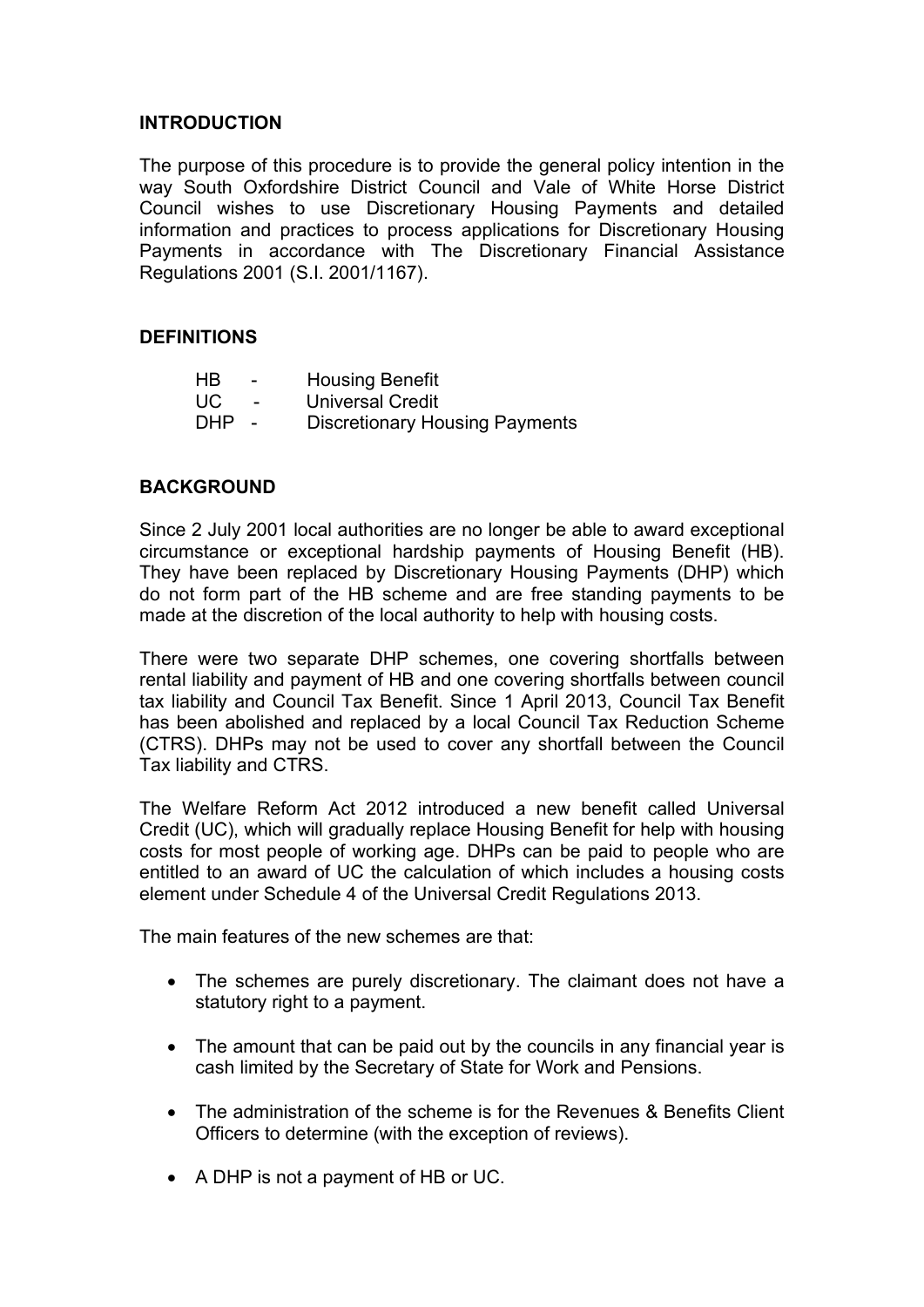The claimant must be entitled to HB or the housing element of UC to be able to qualify for DHP. However, payments cannot be made for ineligible service charges, water rates, etc. Payments may only be made between the amount of HB and the eligible rent, or UC and the eligible rent. If a claimant receives full help with their eligible rent, they may not receive a DHP for the period they receive full help. However, the councils may look at an earlier period where the claimant was not receiving full help and make a DHP payment for the difference during that period.

If the claimant's Income Support, Job Seeker's Allowance or UC has been reduced because of sanctions this will not be taken into account when assessing DHP i.e. their gross income will be used. In addition to this, if their benefit has been suspended because of a doubt about entitlement or failure to supply information, a payment of DHP will not be made until the situation has been resolved. A DHP may not be paid to cover deductions from ongoing HB.

The level and duration of DHP are at the councils' discretion; however, the level of benefit plus the DHP must not exceed their eligible rent.

Before DHP can be paid there must be an actual claim. The councils will only accept a claim for a DHP in writing. Only the councils can receive DHP claims, they cannot be made to the Department for Work and Pensions for instance. Normally the claimant should make the claim but in certain circumstances an appointee may make them if the councils permit it.

Every claimant who is entitled to the minimum amount of HB or an award of the housing element of UC and who has a shortfall is entitled to make a claim for DHP.

# LINKS TO THE COUNCILS' STRATEGIC OBJECTIVES

The objectives that are relevant to this policy include:

- 1. Excellent delivery of key services.
- 2. Effective management of resources.
- 3. Meeting housing need.

In order to meet these objectives, the Benefit Service strives to ensure each eligible person receives the full amount of HB they are entitled to receive and to give advice on any other help they may qualify for. The Revenues & Benefits Client Officers will consider making a payment of a DHP to claimants who meet the qualifying criteria as specified in this policy. The Revenues & Benefits Client Officers will treat all applications on their individual merits and will seek through the operation of this policy to:

• Alleviate poverty.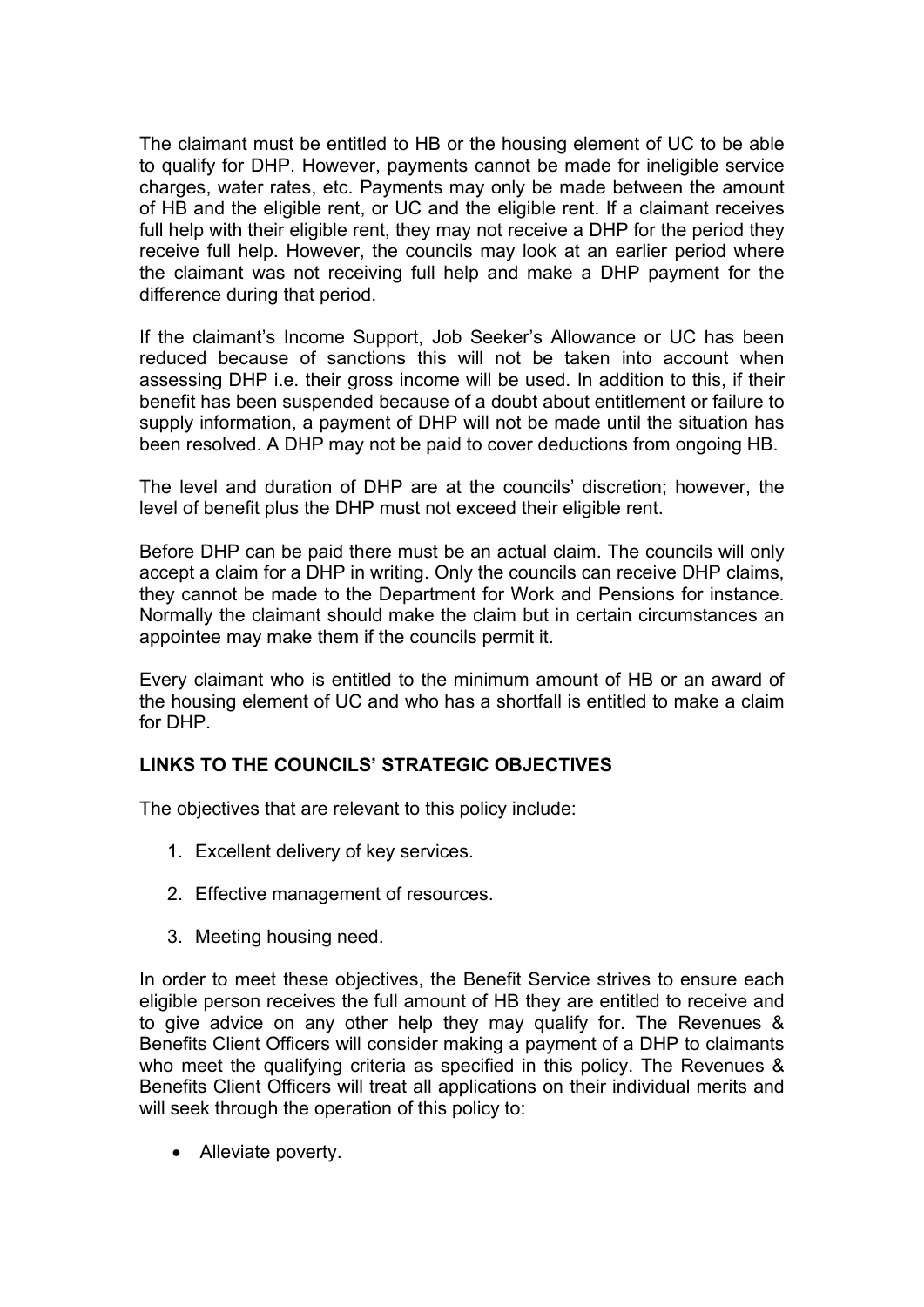- Support vulnerable young people in the transition to adult life.
- Support older people in their homes, particularly those who are physically or mentally frail.
- Encourage South Oxfordshire and Vale of White Horse residents to obtain and sustain employment.
- Help people with physical or mental disabilities to have equality of access to all services.
- Help residents in South Oxfordshire and Vale of White Horse remain in their homes.
- Help those who are trying to help themselves.
- Keep families together.
- Help claimants through personal crises and difficult events.

The above factors should be taken into account when making a decision. They are guides to making a decision on a DHP claim, but if a claimant does come under one or more of the expressed aims above will not automatically result in an award of DHP. The Revenues and Benefit Client Officers must take into account the claimant's circumstances as a whole.

The councils consider that the DHP scheme should be seen as a short term emergency fund. It is not and should not be considered as a way around any current or future entitlement restrictions set out within the HB legislation.

#### CLAIMING A DHP

The councils will only accept claims for a DHP in writing. In most cases, this will be on the DHP application form (Appendix 1), although in certain circumstances this may not be necessary e.g. where a letter has been received with all the details that the claim form asks for. Where a request for a DHP is received, an application form will be posted to the claimant or handed over personally if at the councils' offices.

The councils may request any reasonable evidence in support of an application for DHP. Any such request will usually be made in writing. There are no prescribed time limits for the return of the information, but if it is not supplied within one calendar month, the councils reserve the right to make a decision on the information they have. If the claimant has any difficulty in providing the information and informs the councils, the one month time limit may be extended if appropriate.

In certain circumstances, the claimant may be visited, either to collect more information, or to satisfy itself of the validity of the claim. The councils may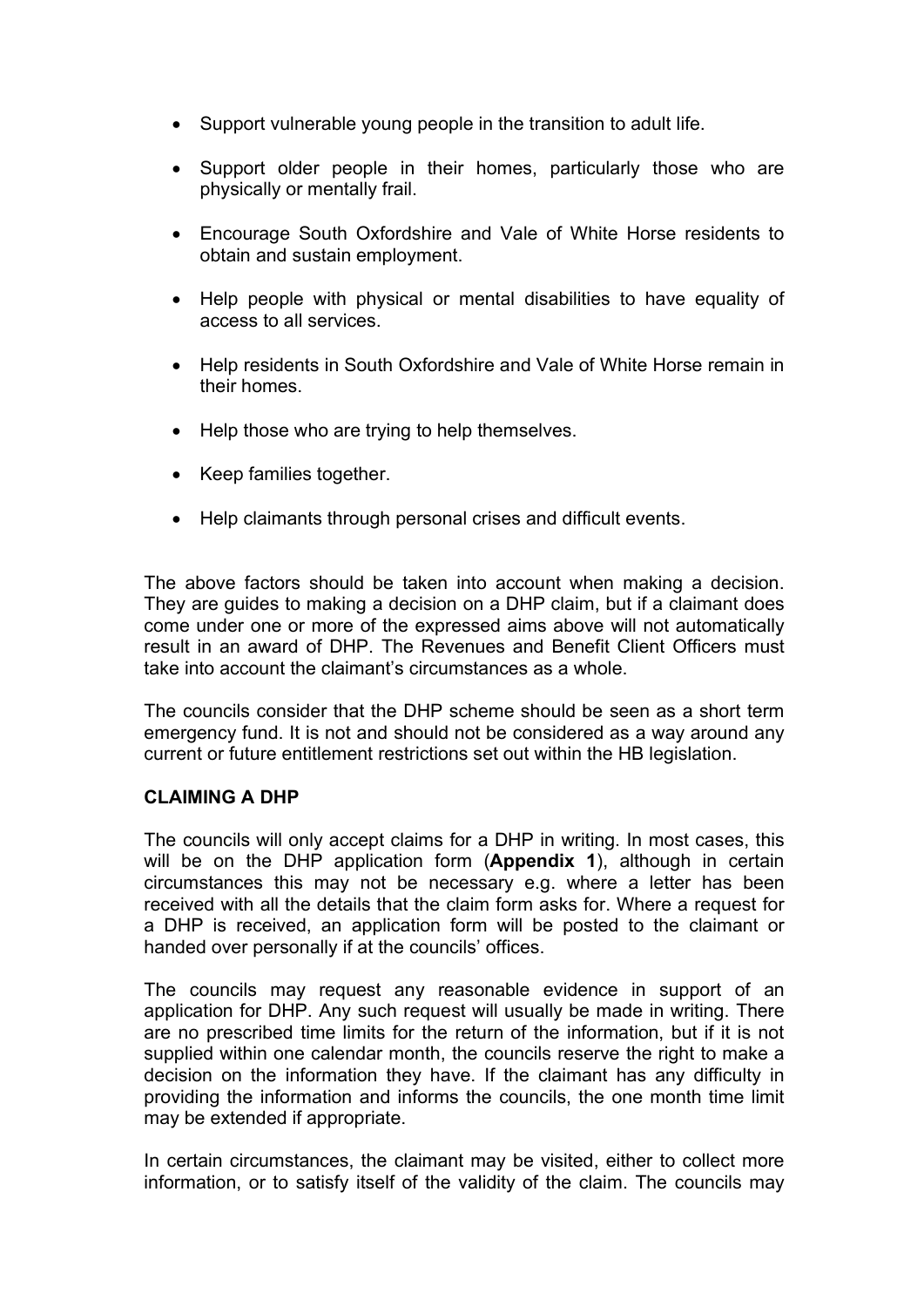take into account any other available evidence and reserves the right to verify any information or evidence provided by the claimant.

## PERIOD AND AMOUNT OF AWARD

In all cases, the councils will decide the length of time for which a DHP will be awarded on the basis of the evidence supplied and the facts known. The shortest period of an award will be one week. No individual award shall exceed 52 weeks.

The start date of any award will be decided on its merits in each case. A claimant may ask for a claim for DHP to be backdated. There is no restriction on the councils in backdating a DHP, subject to the statutory limits and the 52 week period mentioned above.

Subject to the Secretary of State's cash limit, ineligible payments as defined by statute, and the limit placed on paying up to the claimant's eligible rent, the amount of payment will be determined by the councils.

#### METHOD OF PAYMENT

The councils will decide the most appropriate person to pay, based upon the circumstances of each case. This could include paying:

- The claimant
- An appointee
- Their landlord or agent.
- Any third party to whom it might be most appropriate to make payment.

The payment will be made for those in receipt of HB by the same method and frequency as their HB payment. For those in receipt of UC, payments will be made by bank transfer 4 weekly. Other payment frequencies may be considered on request.

In exceptional circumstances, it may be made by other methods e.g. a manual cheque.

#### NOTIFICATION

The councils will inform the claimant of the outcome of their claim for DHP as soon as possible after the decision has been made. Where the claim has been unsuccessful, the letter will explain the reason why it has not succeeded. Where the claim is successful, the letter will include details of: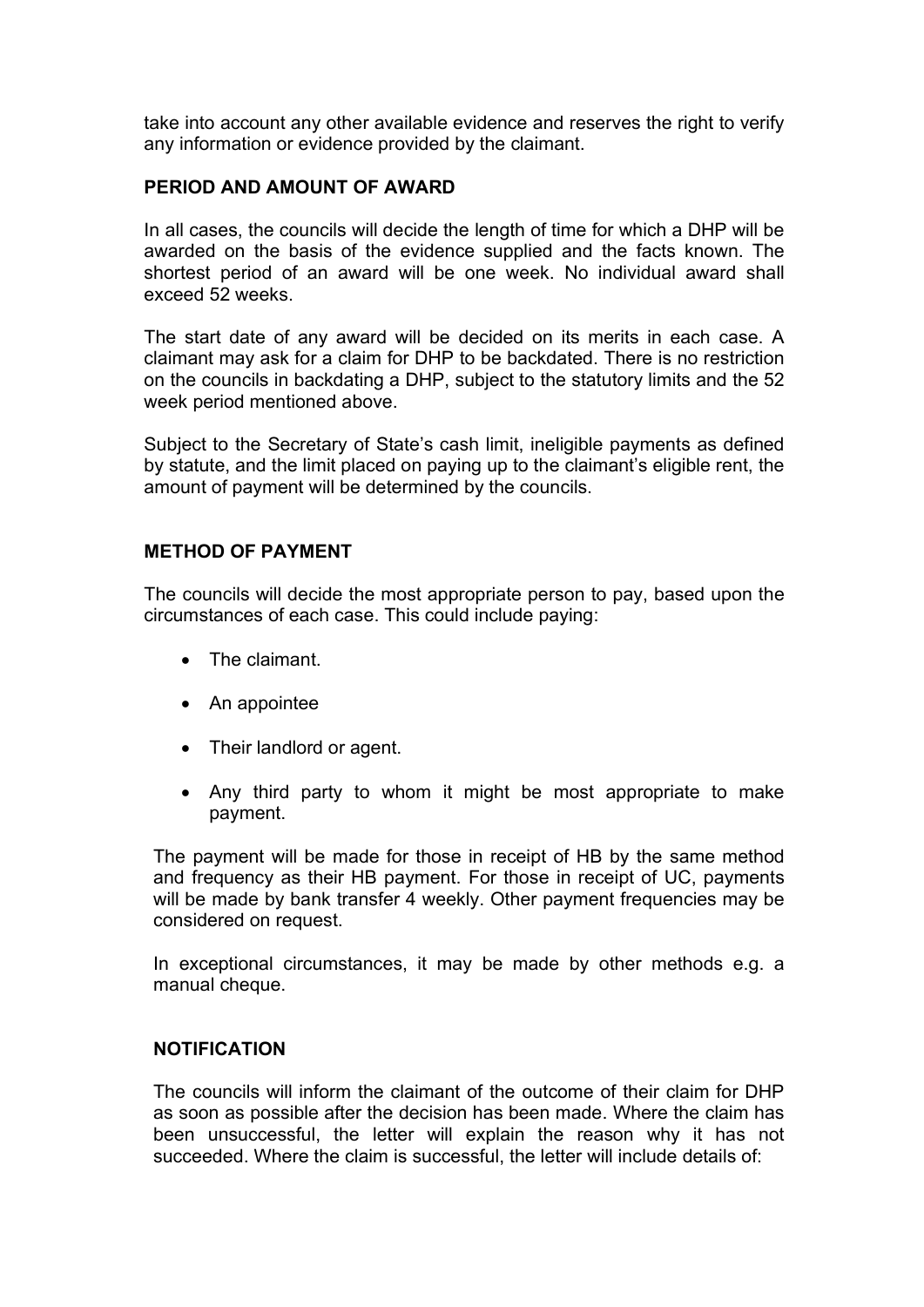- The period the award covers.
- The weekly amount of DHP awarded.
- The right of review and how to go about asking for a review.

#### CHANGE OF CIRCUMSTANCES AND OVERPAYMENTS

An award of DHP may need to be revised where a claimant's circumstances have materially changed. It is required that a claimant informs the Benefit Service of any changes in circumstances in writing. If the change of circumstance has the effect of making the HB or UC award nil, then the end date of the DHP will be the same as the HB or UC.

The council will usually seek to recover any DHP which has been overpaid. This will be in the form of an invoice, accompanied by an overpayment letter which will detail:

- The fact that an overpayment has occurred.
- The amount of the overpayment.
- The period of the overpayment.
- The fact that the Council is going to recover the overpayment and how.
- A right of review.

Should no request for a review be received after 28 days, a debtor invoice will be sent and the overpayment will be subject to the normal debt recovery procedure.

There is no provision in the regulations to recover overpaid DHP from HB or UC.

A claimant may ask for an overpayment not to be recovered and, depending on the circumstances, the council may decide not to recover the overpayment.

#### FRAUD

The councils are committed to fight against fraud in all its forms. A claimant who tries to fraudulently claim a DHP by falsely declaring their circumstances, providing a false statement or evidence in support of their application, may have committed an offence under the Fraud Act 2006. Where it is suspected that such a fraud may have occurred, the matter will be investigated as appropriate and this may lead to criminal proceedings being instigated.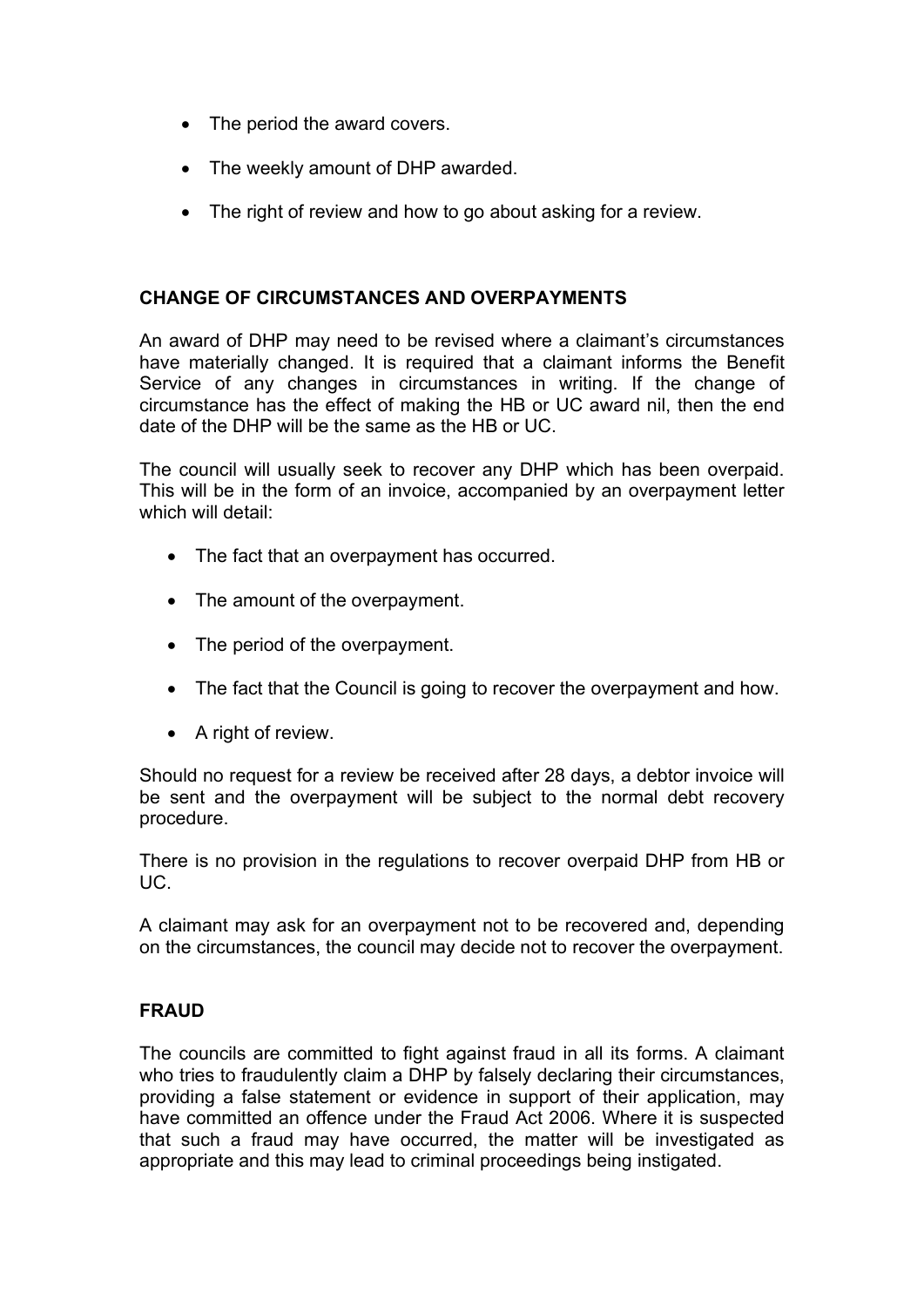#### REVIEWS

A claimant may ask for a review of any decision in connection with a claim for DHP. This includes turning down a claim, the amount paid, how and to whom it is paid and the recovery of overpayments. Unlike HB or UC, there is no appeal to an Appeals Service Tribunal. The review process for each council is detailed below.

#### South Oxfordshire District Council

DHP requests for reviews at South Oxfordshire District Council will be heard by a tribunal of Councillors on the NNDR Appeals Panel. When a request for review is received for South Oxfordshire District Council, it will first be reconsidered by the Revenues and Benefits Client Manager. If the decision remains unchanged, the Committee Administrator at South Oxfordshire District Council will be contacted to arrange a meeting of the panel.

The claimant will be informed of the date and venue of the meeting and both the panel and the claimant will be sent a copy of the case papers in good time to allow the case to be considered. The claimant will be allowed to attend and put his case forward if he so wishes, or have someone represent him. Witnesses for either the claimant or the council may be called.

The decision of the panel will be final, subject to the usual statutory remedies of Judicial Review for any perceived illegality, irrationality or procedural impropriety concerning the decision and complaints to the Local Government Ombudsman for any perceived failings in the administration of the claimant's claim.

#### Vale of White Horse District Council

At the Vale of White Horse District Council, reviews will be considered by the Revenues and Benefits Client Manager, or the Head of Finance in his absence. The Revenues and Benefits Client Manager will review all the relevant paperwork and his decision will be notified in writing to the claimant.

The decision of the Revenues and Benefits Client Manager will be final, subject to the usual statutory remedies of Judicial Review for any perceived illegality, irrationality or procedural impropriety concerning the decision and complaints to the Local Government Ombudsman for any perceived failings in the administration of the claimant's claim.

## ASSESSMENT PROCEDURE

Upon receipt of a completed application form, a Revenues and Benefits Client Officer will input the details on the internal DHP form (Appendix 2), if it is decided no further information or evidence is necessary. The details to be put in are: